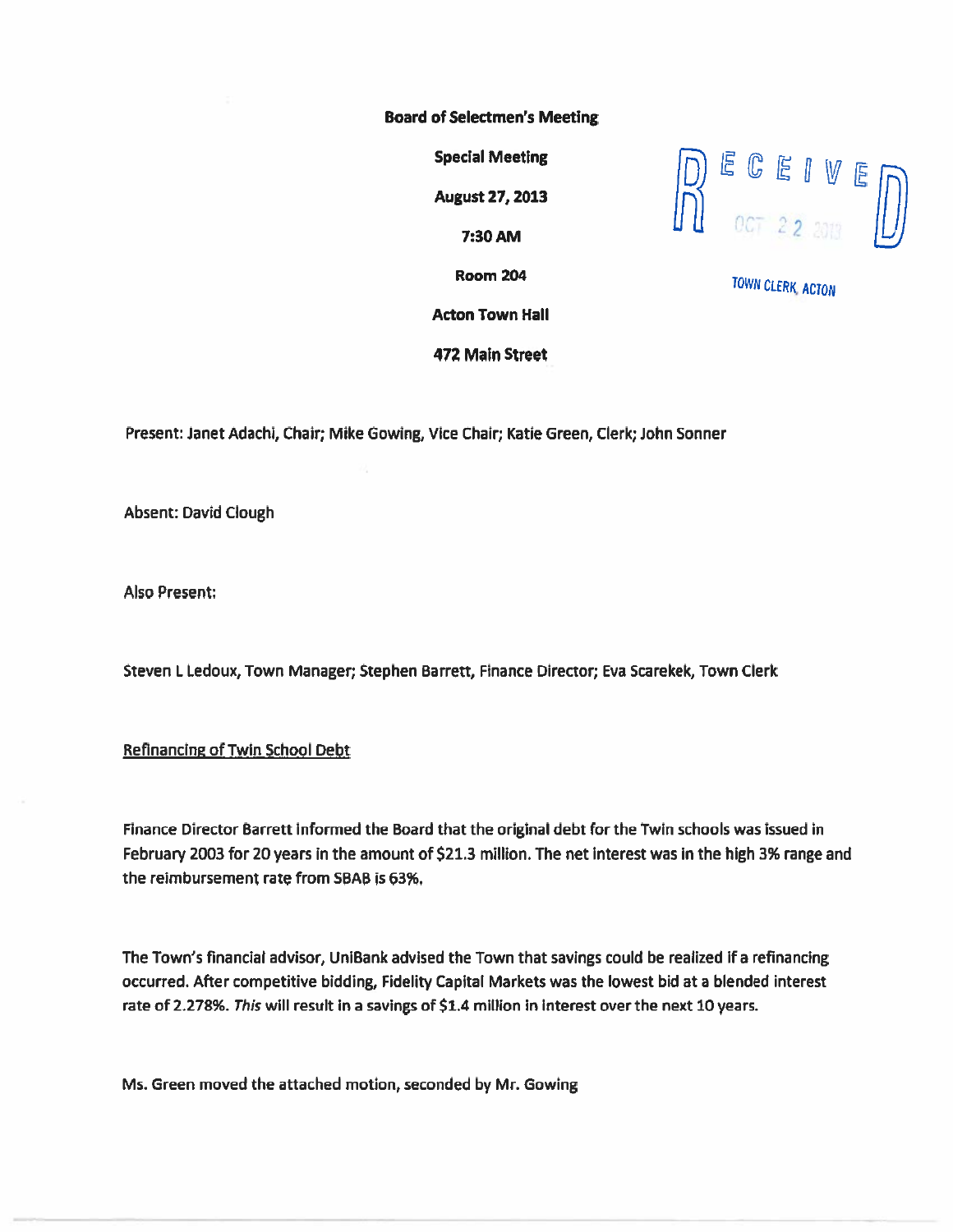Yeas: All

Ms. Green moved adjournment, seconded by Mr. Cowing.

Yeas: All

Meeting adjourned @ 7:57 AM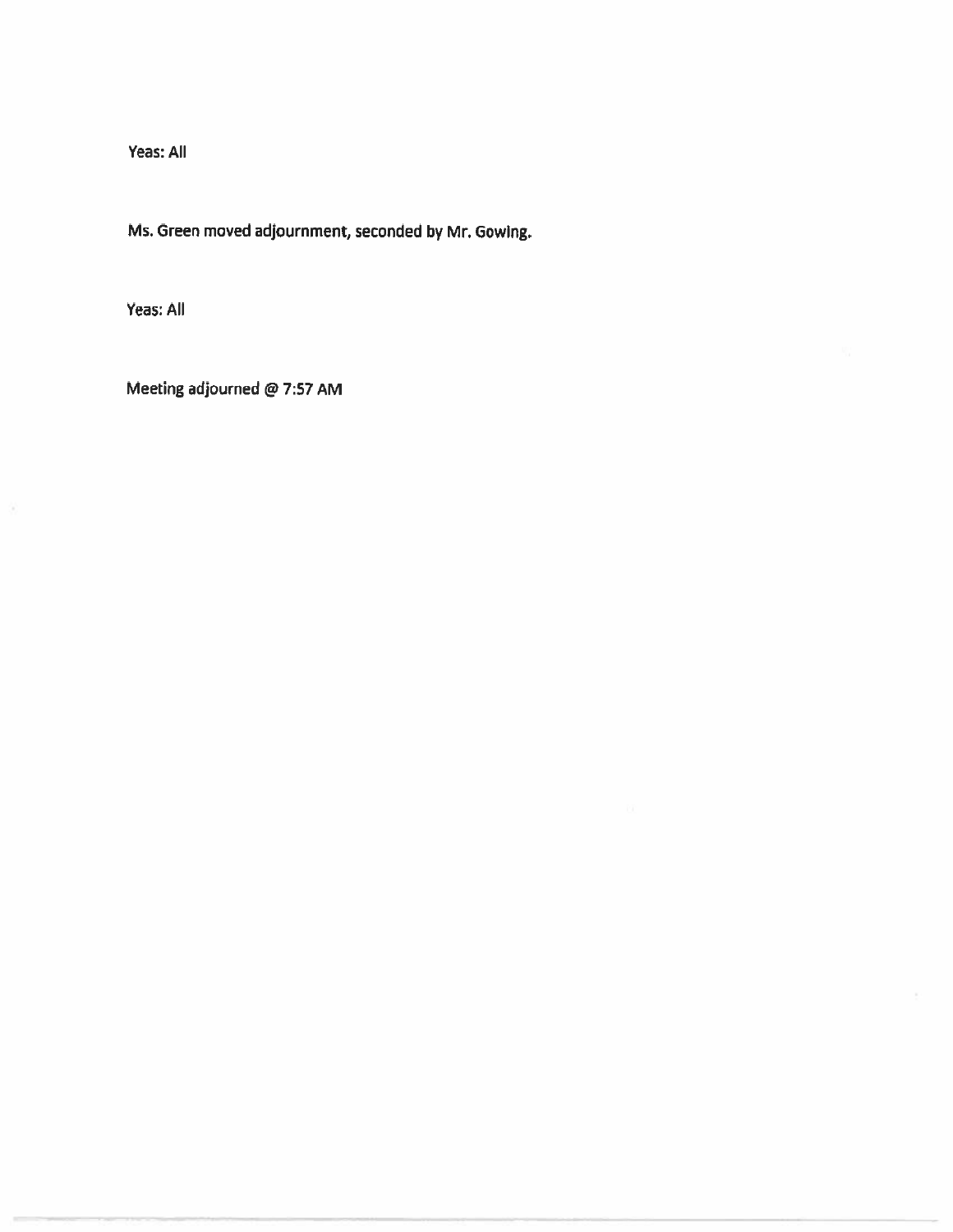#### VOTE OF THE BOARD OF SELECTMEN

I, the Clerk of the Board of Selectmen of the Town of Acton, Massachusetts (the "Town"), certify that at <sup>a</sup> meeting of the board held August 27, 2013, of which meeting all members of the board were duly notified and at which <sup>a</sup> quorum was present, the following votes were unanimously passed, all of which appear upon the official record of the board in my custody:

Voted: that in order to reduce interest costs, the Town Treasurer is authorized to issue refunding bonds, at one time or from time to time, pursuan<sup>t</sup> to Chapter 44, Section 21A of the General Laws, or pursuant to any other enabling authority, to refund all of the Town's \$22,050,000 General Obligation Bonds dated February 1, <sup>2003</sup> and maturing on February <sup>1</sup> in the years <sup>2014</sup> through 2023, inclusive, in the aggregate principal amount of \$12,745,000 (collectively, the "Refimded Bonds") and that the proceeds of any refunding bonds issued pursuan<sup>t</sup> to this vote shall be used to pay the principal of and interest on the Refunded Bonds and costs of issuance of the refunding bonds.

Further Voted: that the sale of the \$12,220,000 General Obligation Refunding Bonds of the Town dated September 5, 2013 (the "Bonds"), to Fidelity Capital Markets, <sup>a</sup> division of National Financial Services LLC at the price of \$12,933,362.96 and accrued interest, if any, is hereby approve<sup>d</sup> and confirmed. The Bonds shall be payable on February 1 of the years and in the principal amounts and bear interest at the respective rates, as follows:

|      | Interest    |       |             |               | Interest    |
|------|-------------|-------|-------------|---------------|-------------|
| Year | Amount      | Rate  | <u>Year</u> | <b>Amount</b> | <u>Rate</u> |
| 2014 | \$1,110,000 | 2.00% | 2019        | \$1,240,000   | 4.00%       |
| 2015 | 1,150,000   | 2.00  | 2020        | 1,280,000     | 4.00        |
| 2016 | 1,150,000   | 3.00  | 2021        | 1,320,000     | 4.00        |
| 2017 | 1,155,000   | 4.00  | 2022        | 1,320,000     | 3.00        |
| 2018 | 1,195,000   | 4.00  | 2023        | 1,300,000     | 3.00        |

Further Voted: that in connection with the marketing and sale of the Bonds, the preparation and distribution of a Notice of Sale and Preliminary Official Statement dated August 15, 2013, and <sup>a</sup> final Official Statement dated August 22, <sup>2013</sup> (the "Official Statement"), each in such form as may be approved by the Town Treasurer, be and hereby are ratified, confirmed, approved and adopted.

Further Voted: that the Bonds shall be subject to redemption, at the option of the Town, upon such terms and conditions as are set forth in the Official Statement.

Further Voted: that the Town Treasurer and the Board of Selectmen be, and hereby are, authorized to execute and deliver <sup>a</sup> continuing disclosure undertaking in compliance with SEC Rule 15c2-12 in such form as may be approved by bond counsel to

> ii /

I I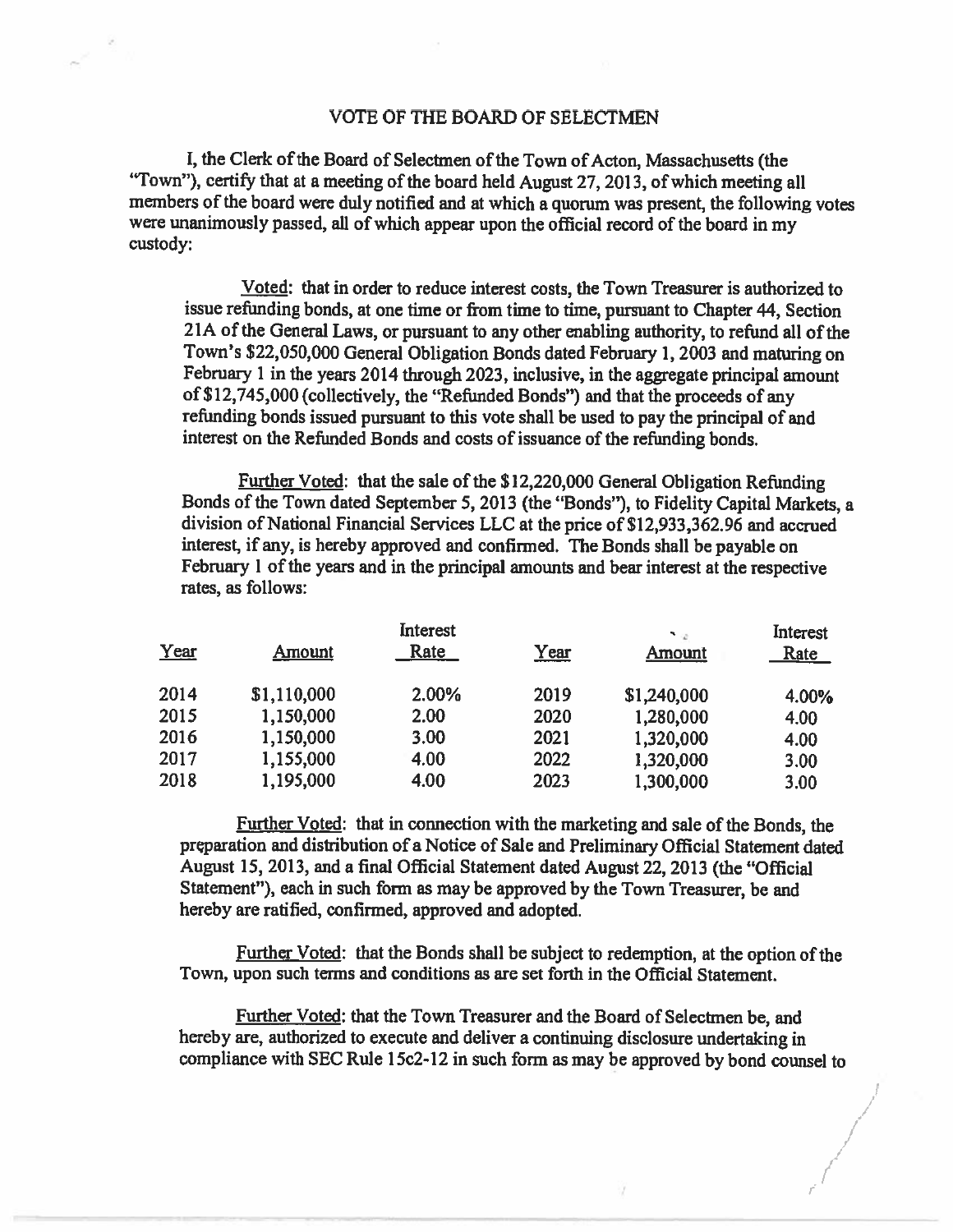the Town, which undertaking shall be incorporated by reference in the Bonds for the benefit of the holders of the Bonds from time to time.

Further Voted: that we authorize and direct the Town Treasurer to establish pos<sup>t</sup> issuance federal tax compliance procedures in such form as thc Town Treasurer and bond counsel deem sufficient, or if such procedures are currently in <sup>p</sup>lace, to review and update said procedures, in order to monitor and maintain the tax-exempt status of the Bonds.

Further Voted: that each member of the Board of Selectmen, the Town Clerk and the Town Treasurer be and hereby are, authorized to take any and all such actions, and execute and deliver such certificates, receipts or other documents as may be determined by them, or any of them, to be necessary or convenient to carry into effect the provisions of the foregoing votes.

I further certify that the votes were taken at a meeting open to the public, that no vote was taken by secret ballot, that <sup>a</sup> notice stating the place, date, time and agenda for the meeting (which agenda included the adoption of the above votes) was filed with the Town Clerk and a copy thereof posted in <sup>a</sup> manner conspicuously visible to the public at all hours in or on the municipal building that the office of the Town Clerk is located or, if applicable, in accordance with an alternative method of notice prescribed or approved by the Attorney General as set forth in 940 CMR 29.03(2)(b), at least 48 hours, not including Saturdays, Sundays and legal holidays, prior to the time of the meeting and remained so posted at the time of the meeting, that no deliberations or decision in connection with the sale of the Bonds were taken in executive session, all in accordance with G.L. c.30A, §§18-25 as amended.

Dated: August 27, 2013

 $K \rightarrow 97$ <br>Clerk of the Board of Selectmen

kM 23435247.1